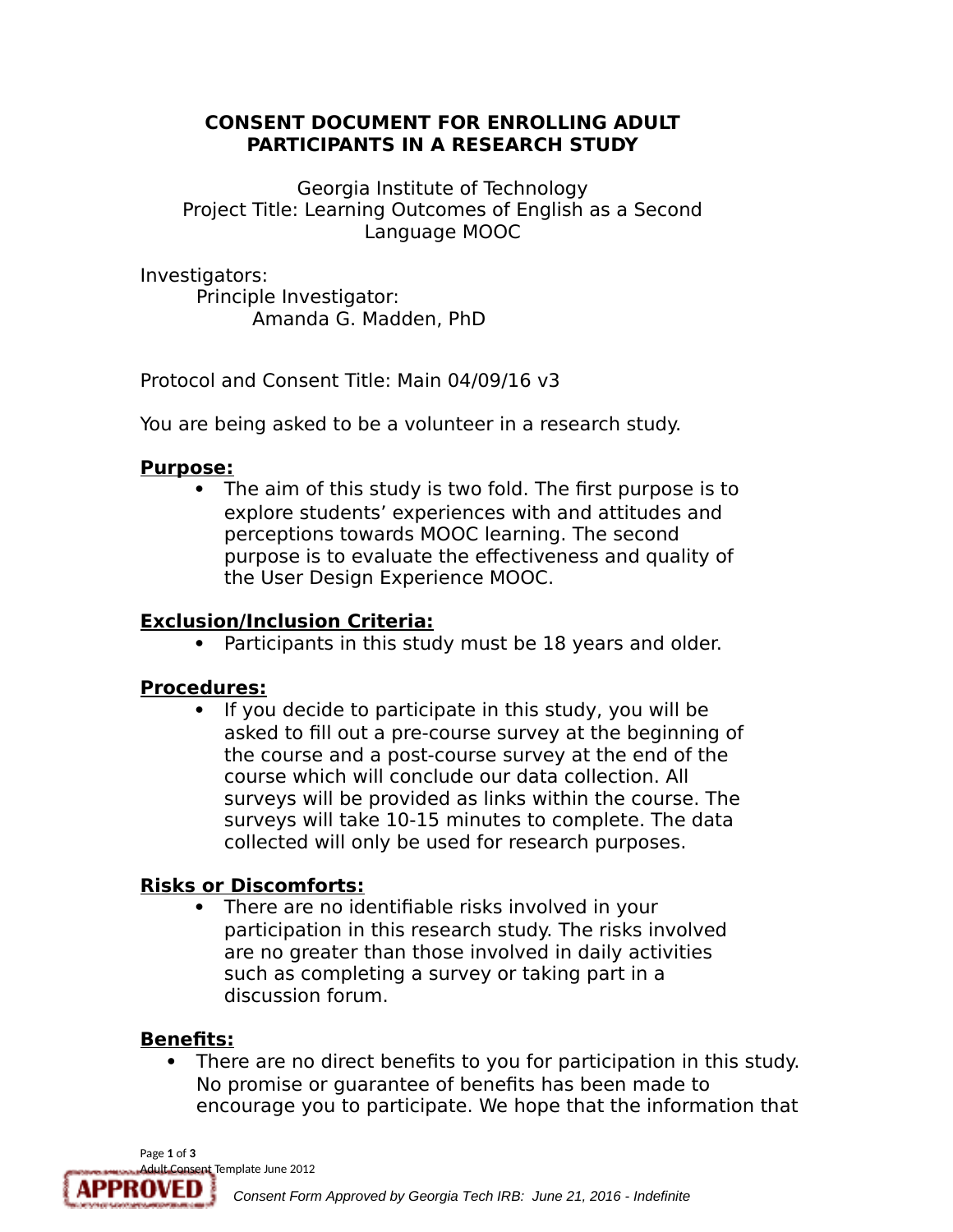you have provided will help us redesign the course and will also provide insight into new learning strategies.

### **Compensation to You:**

 Your participation is voluntary. There will be no compensation for your participation.

## **Confidentiality:**

- The following procedures will be followed to keep your personal information confidential in this study: The data collected about you will be kept private to the extent allowed by law. To protect your privacy, your records will be kept under a code number rather than by name. Your records will be kept in locked files and only study staff will be allowed to look at them. Your name and any other fact that might point to you will not appear when results of this study are presented or published. Your privacy will be protected to the extent allowed by law
- You should be aware that the experiment is not being run from a 'secure' https server of the kind typically used to handle credit card transactions, so there is a small possibility that responses could be viewed by unauthorized third parties such as computer hackers. In general, the web page software will log as header lines the IP address of the machine you use to access this page, e.g.,102.403.506.807, but otherwise no other information will be stored unless you explicitly enter it.
- To make sure that this research is being carried out in the proper way, the Georgia Institute of Technology IRB may review study records. The Office of Human Research Protections may also look at study records.

## **Costs to You:**

• There are no costs to you, other than your time, for being in this study.

# **In Case of Injury/Harm:**

 If you are injured as a result of being in this study, please contact Principal Investigator, Dr. Amanda G. Madden, at telephone (404) 385-1473. Neither the Principal Investigator nor Georgia Institute of Technology has made provision for payment of costs associated with any injury resulting from participation in this study.

Page **2** of **3** Adult Consent Template June 2012